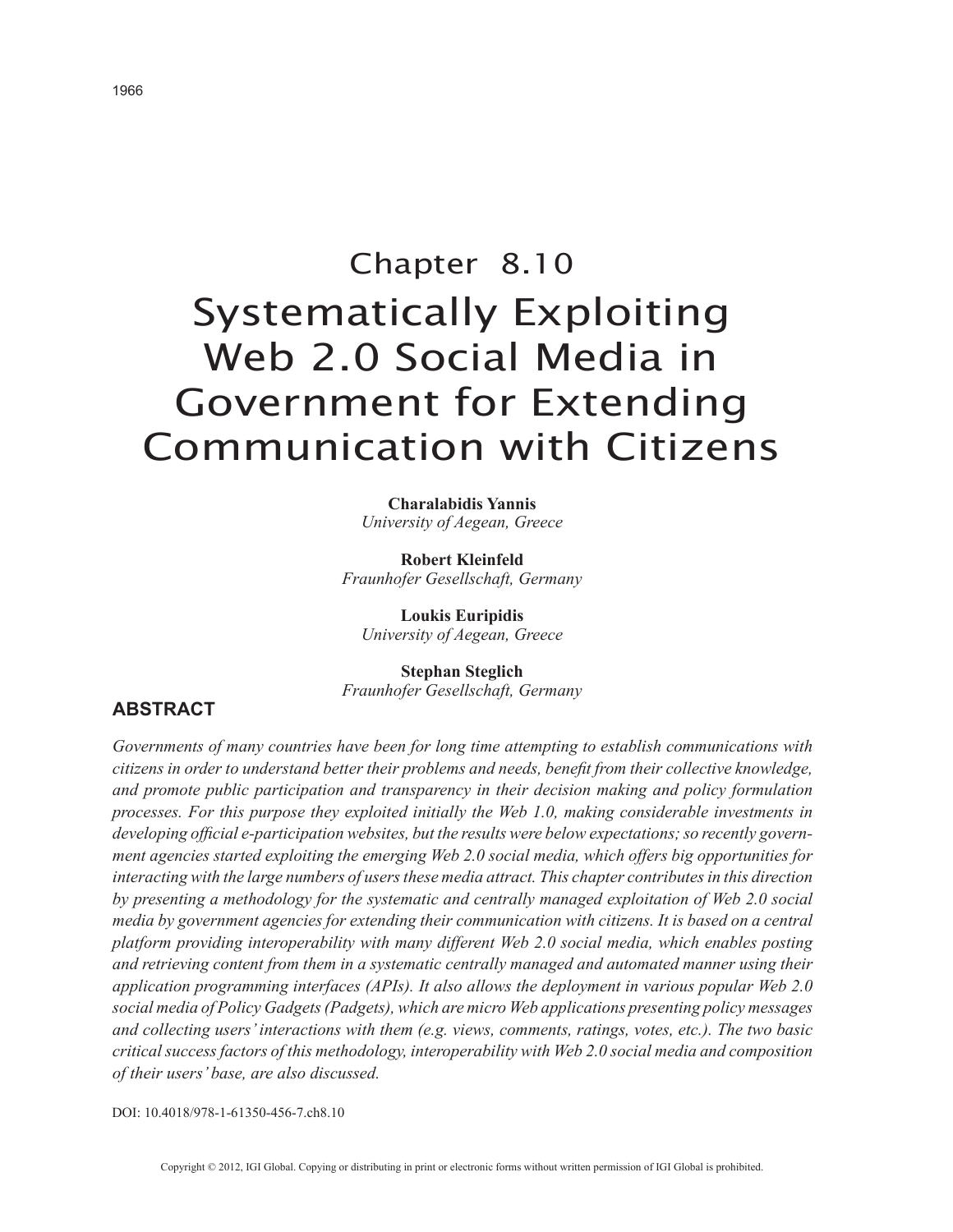### **INTRODUCTION**

Web 2.0 has been initially used by individuals for personal and social communication (Dutton and Helsper, 2007), and later adopted by several private sector industries, such as media, publishing and advertising, having an important impact on them (Wunsch-Vincent and Vickery, 2007; Punie et al, 2009a); currently, it is beginning to have a wider impact on enterprises across sectors, being used as a tool for improved customer relationship and 'co-creation' of innovations in products, services and internal processes in cooperation with customers, suppliers and business partners. Some a first knowledge base has been developed in this area, which has taken the form of guidelines and frameworks for the exploitation of Web 2.0 by private sector firms (e.g. Constantinides, 2009 and 2010). Recently Web 2.0 applications have started being used in government as well, not only for 'soft' tasks (e.g. public relations and public service announcements), but also for 'core' ones (Osimo, 2008; Punie et al, 2009b; Mergel, Schweik, and Fountain 2009); however, the dominant Web 2.0 exploitation pattern in government consists in individual and fragmented uses of a few Web 2.0 social media (for instance posting to a Web 2.0 application of some content, e.g. a political message in the form of a text, image or video, and then retrieving and reading or processing the corresponding user-generated content, e.g. comments on or ratings of this message), while a systematic and centrally managed exploitation of a wide range of Web 2.0 social media is missing.

It should be emphasized that this new Web 2.0 Internet paradigm has the potential to drive important transformations in government related to key values, such as transparency, accountability, communication and collaboration, and to promote deeper levels of civic engagement. It can considerably enhance information flow within and across government agencies and also between government and the public, offering big opportunities for interacting with the large numbers of users that Web 2.0 social media attract. This has been for long time a major objective of many governments all over the world, which have been trying to promote the values of 'participatory democracy', and combine decision making by citizens' elected representatives with extensive citizens' participation in government decisions. The development and penetration of the Internet lead many governments to use it for these purposes, in order to support and extend public participation; this resulted in a rapid growth of eparticipation (OECD, 2003 and 2004; Macintosh, 2004; Timmers, 2007), which is defined as the use of information and communication technologies (ICT) for supporting the provision of information concerning government activities, decisions and public policies to citizens, the consultation with them and also their political initiatives and active participation. However, despite the high public investments for the development of 'official' e-participation websites for the above purposes, their usage by the citizens has been in general limited and below expectations (e.g. see Ferro and Molinari, 2009). This, in combination with the high heterogeneity of citizens in terms of political interests, educational level and technological skills (so a common government e-participation for all might not be feasible), which make it difficult to develop e-participation spaces 'for all', necessitate governments to investigate the exploitation of the many emerging Web 2.0 social media as well for widening and enhancing e-participation. However, only a very limited knowledge base has been developed concerning the exploitation of Web 2.0 social media by government agencies.

This chapter contributes to filling this gap by describing a methodology for the systematic and centrally managed exploitation of Web 2.0 social media by government agencies in the processes of public policies formulation. It is based on a central platform-toolset providing interoperability with many different Web 2.0 social media, and enabling posting and retrieving content from them in a systematic, centrally managed and